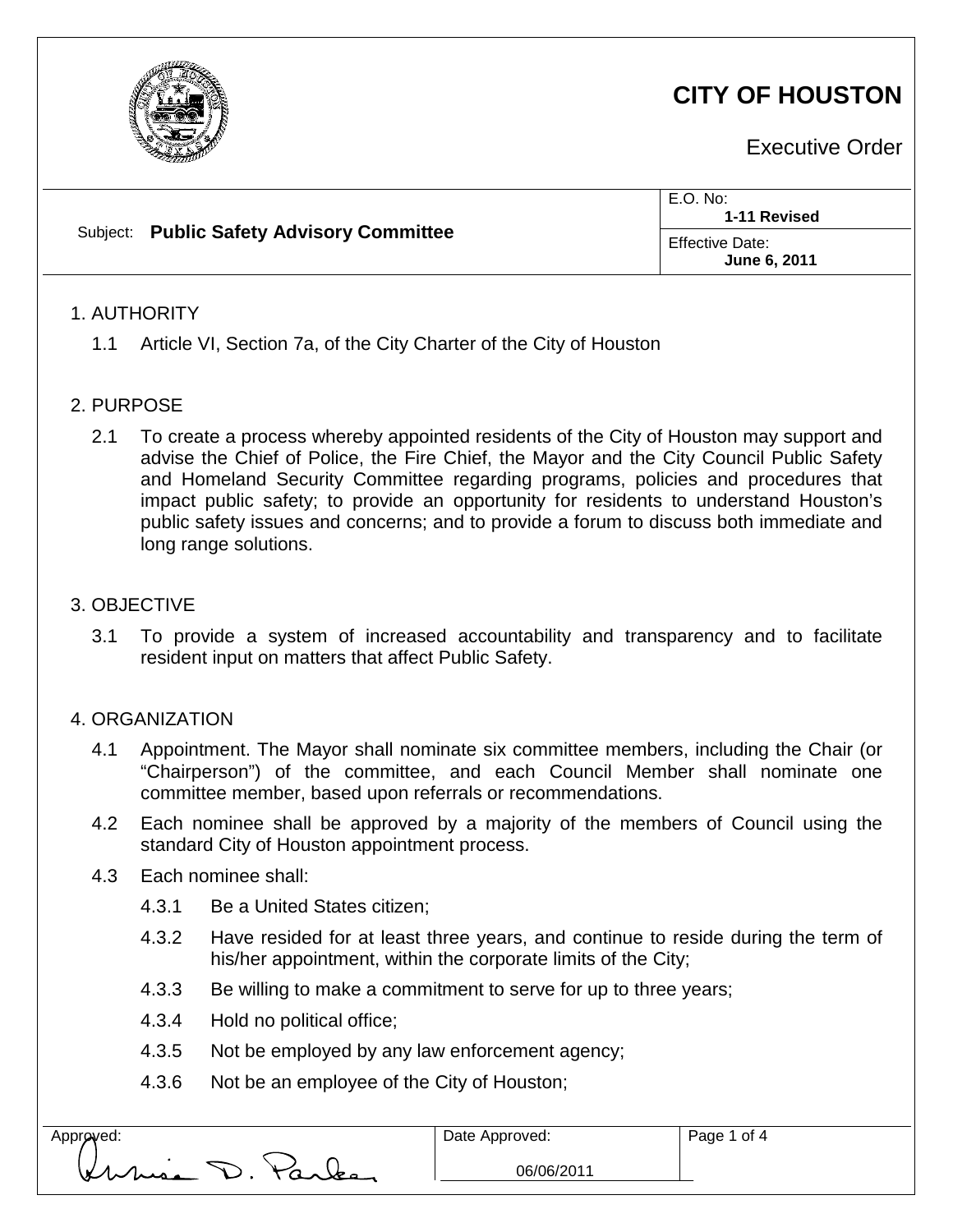- 4.3.7 Not be an immediate family member of any Houston Police or Fire Department personnel;
- 4.3.8 Reflect the demographic and geographic diversity of the City; and
- 4.3.9 Reside in the district of the Council Member who made the nomination, if relevant.
- 4.4 Appointments shall be for a three-year term. Members may serve for no more than two consecutive terms. Appointments that fill the remainder of an unexpired term of less than 18 months remaining shall not be counted towards the term limits.
- 4.5 Terms shall be staggered so as to permit the appointment of 1/3 of the members each year following the initial appointment of all members after the effective date of this Executive Order. Members appointed to an initial term of less than three years under this staggering system shall be deemed to have served one full term for purposes of term limits under this Executive Order.

Additional members meeting the above-stated qualifications shall be appointed to represent Houston community organizations. The following organizations shall each be entitled to appoint one representative to the Committee. Additional organizations may be added upon designation by the Mayor, including:

- National Association for the Advancement of Colored People (NAACP)
- League of United Latin American Citizens (LULAC)
- Houston Gay and Lesbian Political Committee (HGLPC)
- Vietnamese Community of Houston and Vicinities
- Anti-Defamation League of B'nai B'rith
- American Arab Anti-Discrimination Committee
- Chinese Community Center
- Urban League
- Mexican American Legal Defense Fund (MALDEF)
- Rotating representation by the:

Hobby Center for Public Policy Jordan-Leland School of Public Affairs Baker Institute for Public Policy

# 4.6 Officers

4.6.1 The committee shall have an Executive Board which shall consist of a Chair, Vice-Chair, Secretary and three directors whose terms shall begin on July 1. All members of the Executive Board shall be elected annually by the committee, with the exception of the Chair, who shall be appointed annually by the Mayor, as stated in 4.1, above. The officers shall serve a maximum of two consecutive one-year terms. After serving as the Chair, Vice-Chair or Secretary a one-year waiting period is required before running for a position on the Executive Board.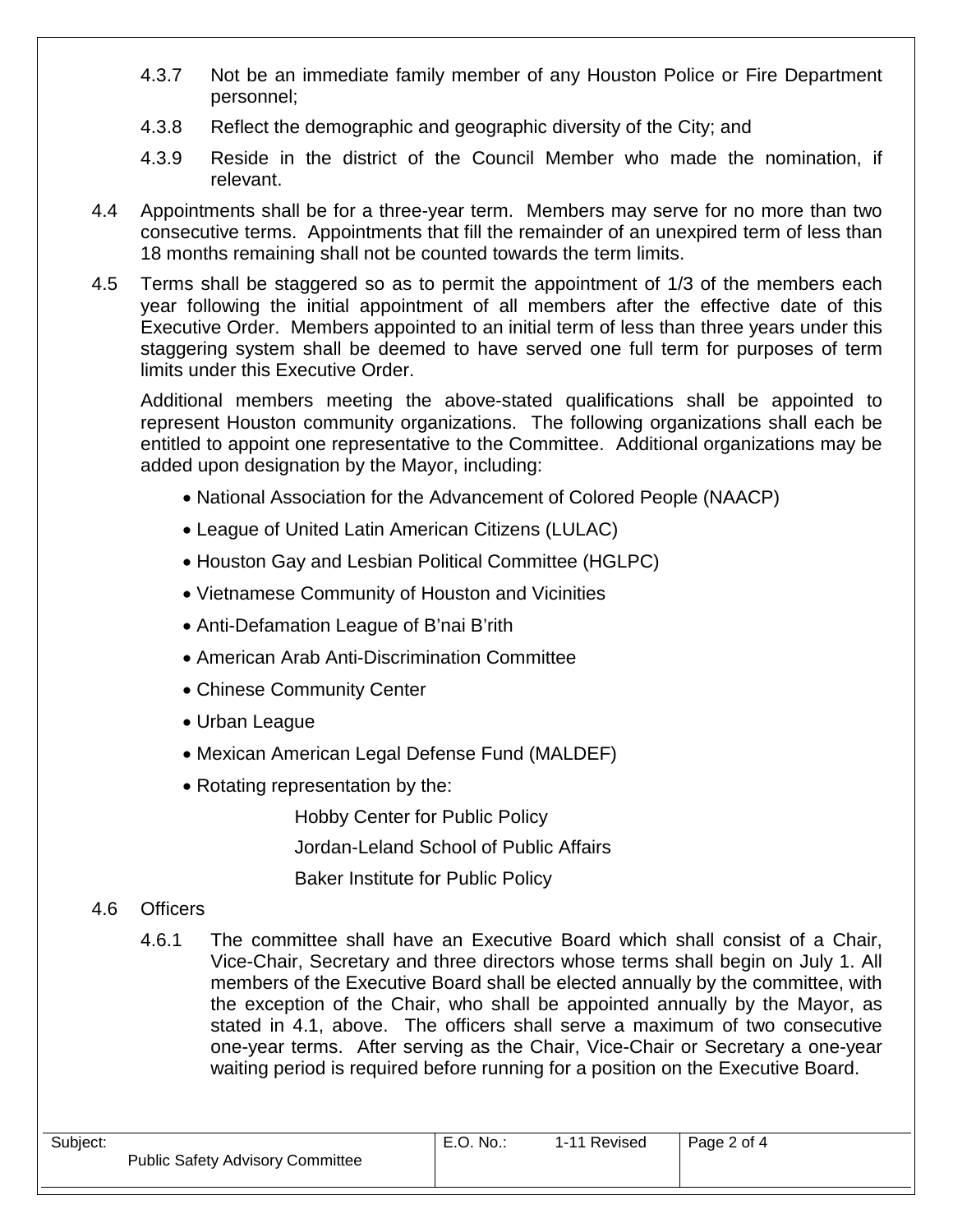- 4.6.2 The Executive Board shall meet with the Police Chief quarterly to discuss issues affecting public safety. At least one of these meetings shall take place at a regularly scheduled meeting of the entire committee.
- 4.6.3 The Executive Board shall meet with the Fire Chief quarterly to discuss issues affecting public safety. At least one of these meetings shall take place at a regularly scheduled meeting of the entire committee.
- 4.6.4 The Executive Board shall meet with the Mayor semi-annually to discuss issues affecting public safety. At least one of these meetings shall take place at a regularly scheduled meeting of the entire committee.
- 4.6.5 The Executive Board shall meet with the Public Safety and Homeland Security Committee semi-annually to brief Council Members on the work of the Public Safety Advisory Committee. This briefing will include but is not limited to the issues reviewed, recommendations, lessons learned, recommended changes to policy, process, and procedures and issues on future agendas.
- 4.7 Quorum. A majority of the members of the committee shall constitute a quorum.
- 4.8 Public Meetings.
	- 4.8.1 The committee shall conduct public meetings on a monthly basis at locations throughout the City for the purpose of addressing issues as determined by the Executive Board, and obtaining public input.
	- 4.8.2 All such meetings shall have an agenda that shall be posted and advertised to the public.
- 4.9 Vacancies. A position that becomes vacant through a member's death, disqualification, resignation, or removal from the committee shall be filled by nominee selected by the Mayor or appropriate Council Member for the unexpired portion of the panel member's term, or by the community organization from where the member was appointed.
- 4.10 Removal. The Mayor and Council may remove any committee member for failure to attend meetings or for misconduct.

# 5. SCOPE

- 5.1 The Committee shall advise the Chief of Police, the Fire Chief, the Mayor and the City Council Public Safety and Homeland Security Committee on issues affecting public safety within the City of Houston.
- 5.2 The Committee shall discuss and provide written and oral input on public safety issues of concern to the community and on any issue requested by the Chief of Police, the Fire Chief, the Mayor and the Public Safety and Homeland Security Committee.

# 6. RESPONSIBILITIES

- 6.1 Chairperson. The chairperson is responsible for:
	- 6.1.1 Holding monthly meetings;
	- 6.1.2 Creating all agendas for meetings;